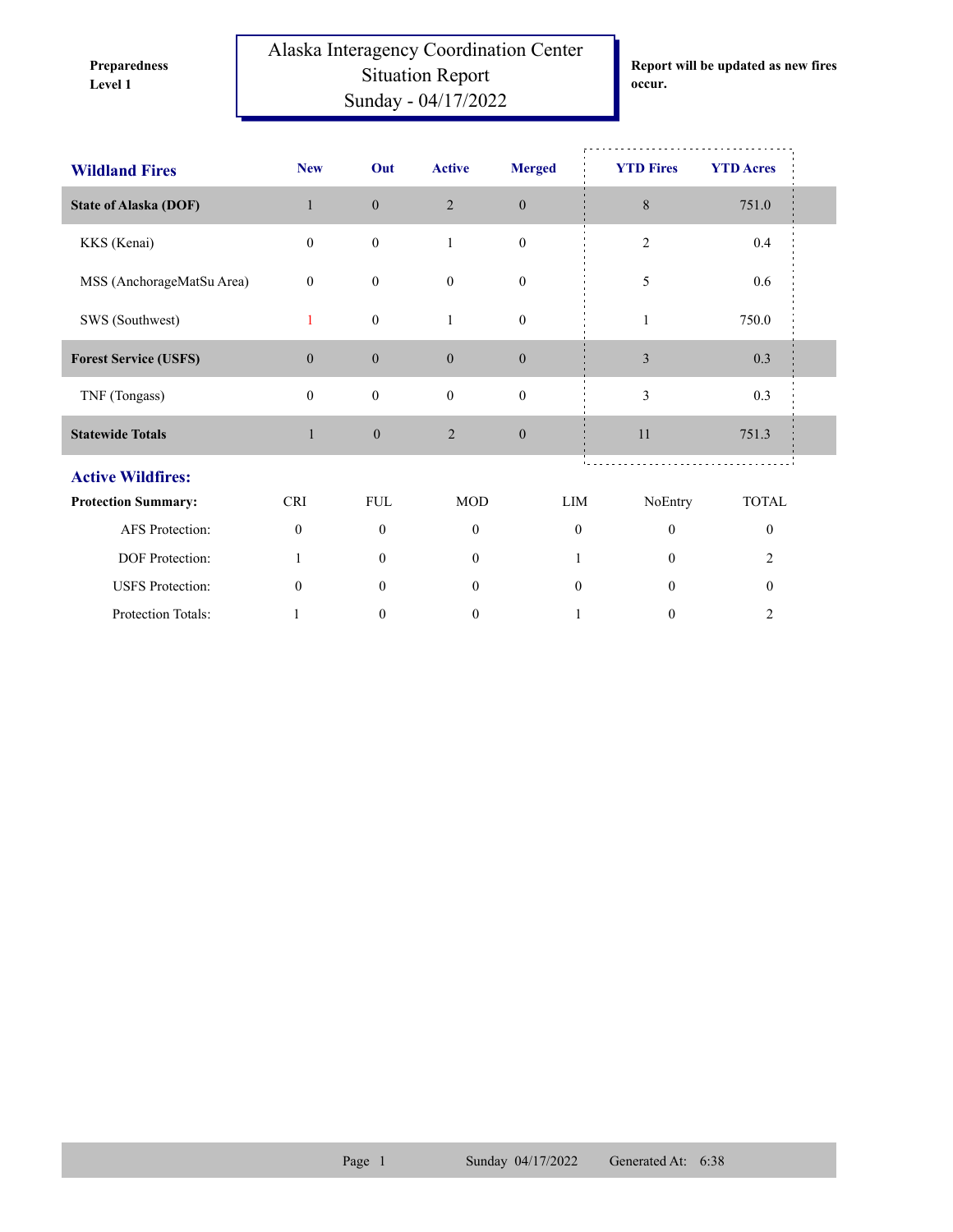## **Active Fires Status Summary**

|                         | Staffed           |                     | Unstaffed I     |                     |  |
|-------------------------|-------------------|---------------------|-----------------|---------------------|--|
|                         | Contained $(S/C)$ | Uncontained $(S/U)$ | Contained (U/C) | Uncontained $(U/U)$ |  |
| AFS Protection:         |                   |                     |                 |                     |  |
| <b>DOF</b> Protection:  |                   |                     |                 |                     |  |
| <b>USFS</b> Protection: |                   |                     |                 |                     |  |
| Status Totals:          |                   |                     |                 |                     |  |

| <b>Active Fires Acreage Summary</b> |                    |                |  |  |  |  |
|-------------------------------------|--------------------|----------------|--|--|--|--|
|                                     | Acres              | Acreage Change |  |  |  |  |
| New                                 | 750.0              |                |  |  |  |  |
| Monitor                             | 0.3                | 0.0            |  |  |  |  |
| 3 Prescribed                        | 15.1               |                |  |  |  |  |
| 5 Fires                             | Total Acres: 765.4 |                |  |  |  |  |

## **Prescribed Fires**

|                                 | <b>YTD</b> Fires | YTD Acres | <b>New</b> | Active | Out Yesterday |
|---------------------------------|------------------|-----------|------------|--------|---------------|
| National Park Service           |                  | L.O       |            |        |               |
| State of Alaska                 |                  | 0.1       |            |        |               |
| U.S. Forest Service             |                  | 14.0      |            |        |               |
| <b>Fuels Management Totals:</b> |                  | 15.1      |            |        |               |

|  |  |  |  | <b>Cause Summary For All Fires (Includes Merged Fires But Not Prescribed Fires)</b> |  |
|--|--|--|--|-------------------------------------------------------------------------------------|--|
|  |  |  |  |                                                                                     |  |

|        | Human: 10       | 1.3 Acres     |
|--------|-----------------|---------------|
|        | Undetermined: 1 | $750.0$ Acres |
| Total: | 11              | 751.3 Acres   |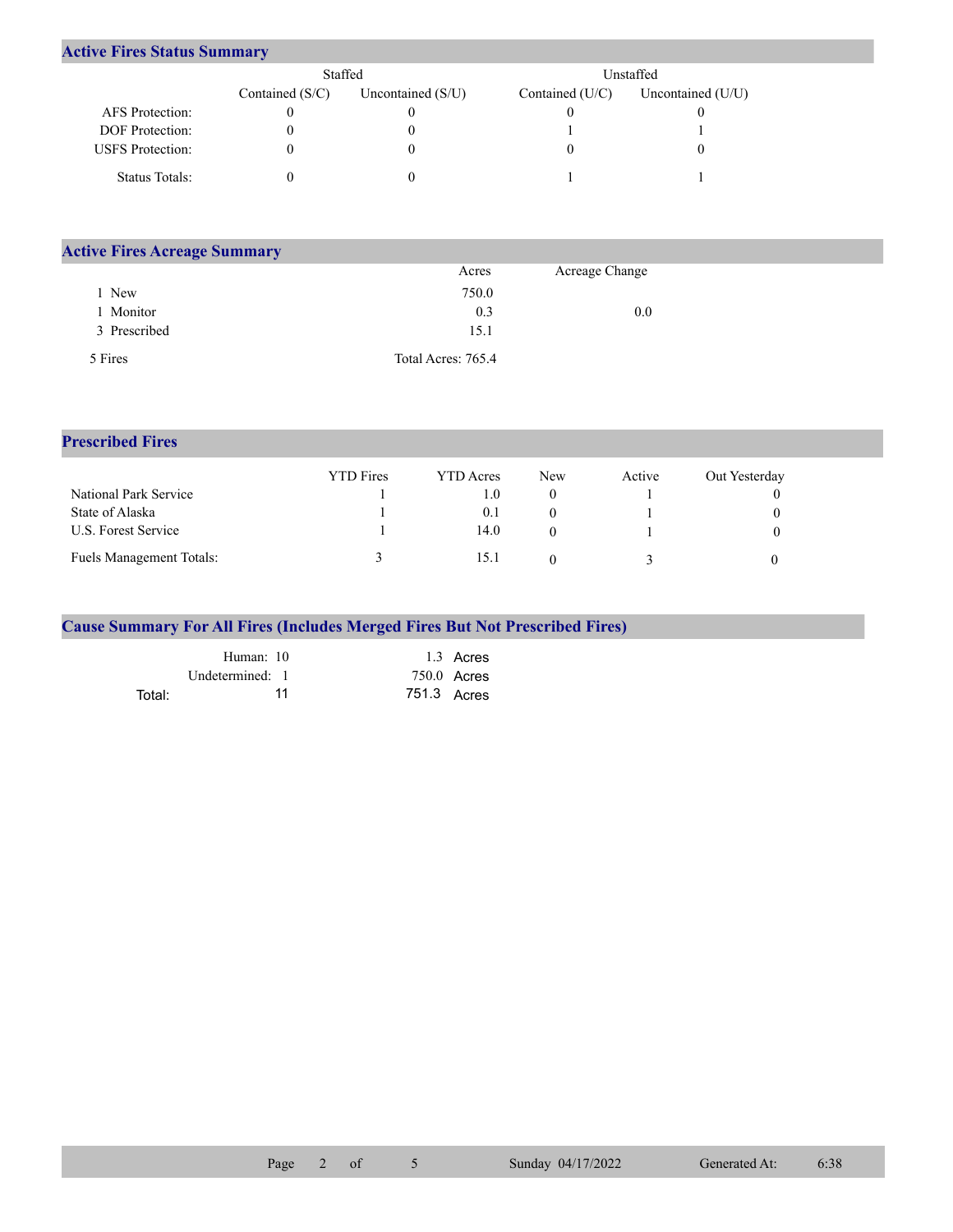| <b>New</b>               | Count: 1            |             | Acres: 750.0                               |                        |                 |  |
|--------------------------|---------------------|-------------|--------------------------------------------|------------------------|-----------------|--|
| Daily Report From: 04/16 |                     |             |                                            | 750.0 Acreage On 04/16 |                 |  |
| PKS1                     | Lat: $60\,32.0900$  | Status: U/U | Acres: 750.0                               |                        | Option: Limited |  |
| 204012                   | Lon: $160\,54.4883$ |             | Start Date: $04/16$                        | Area: SWS              |                 |  |
|                          | Owner: USFWS        | Unit:       | AKYDR-Yukon Delta National Wildlife Refuge |                        |                 |  |
| 012                      | Name: Kwethluk      |             |                                            | Cause:                 | Undetermined    |  |

This fire was reported by Bethel Flight Service. 905AK responded to the area and found a 750 acre fire in Limited. No action was taken at this time, however the fire will be flown tomorrow.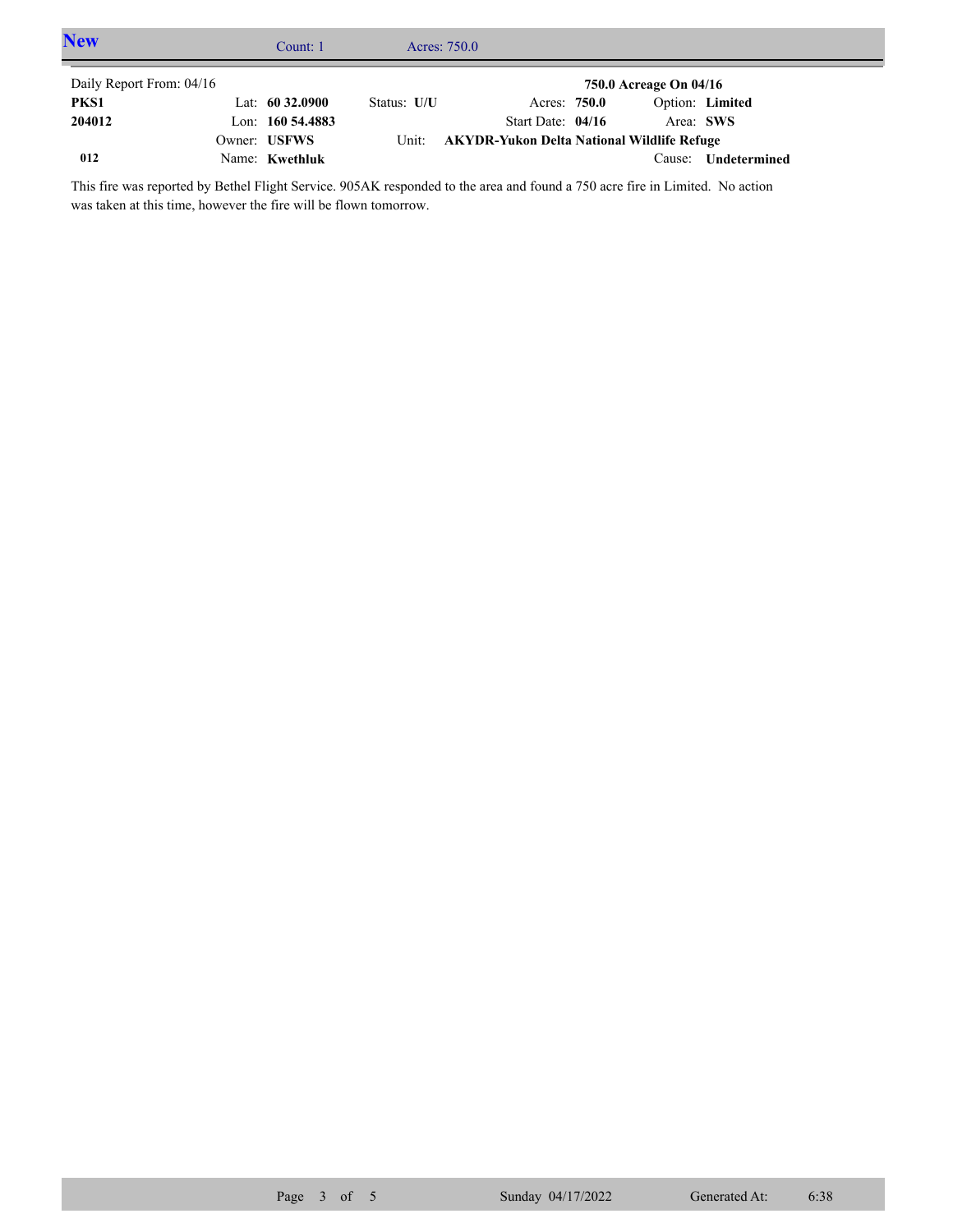| <b>Monitor</b><br>Acreage Change: 0.0<br>Acres: $0.3$<br>. :ount: |  |  |
|-------------------------------------------------------------------|--|--|
|-------------------------------------------------------------------|--|--|

**These fires are currently in monitor status. Monitoring schedules are based on defined timeframes, but are dependent on available resources, and weather conditions. When monitoring occurs, information will be updated.**

| Last Report: 04/14 |                     |               |                      | No Acreage Change Since 04/13 |  |
|--------------------|---------------------|---------------|----------------------|-------------------------------|--|
|                    | Lat: $59\,40.8880$  | Status: $U/C$ | Acres: $0.3$         | Option: Critical              |  |
| 203008             | Lon: $151\,24.3060$ |               | Start Date: $04/13$  | Area: <b>KKS</b>              |  |
|                    | Owner: Private      | Unit: -       | <b>AKPRI-Private</b> |                               |  |
| 008                | Name: Waterman      |               |                      | Cause: Human                  |  |